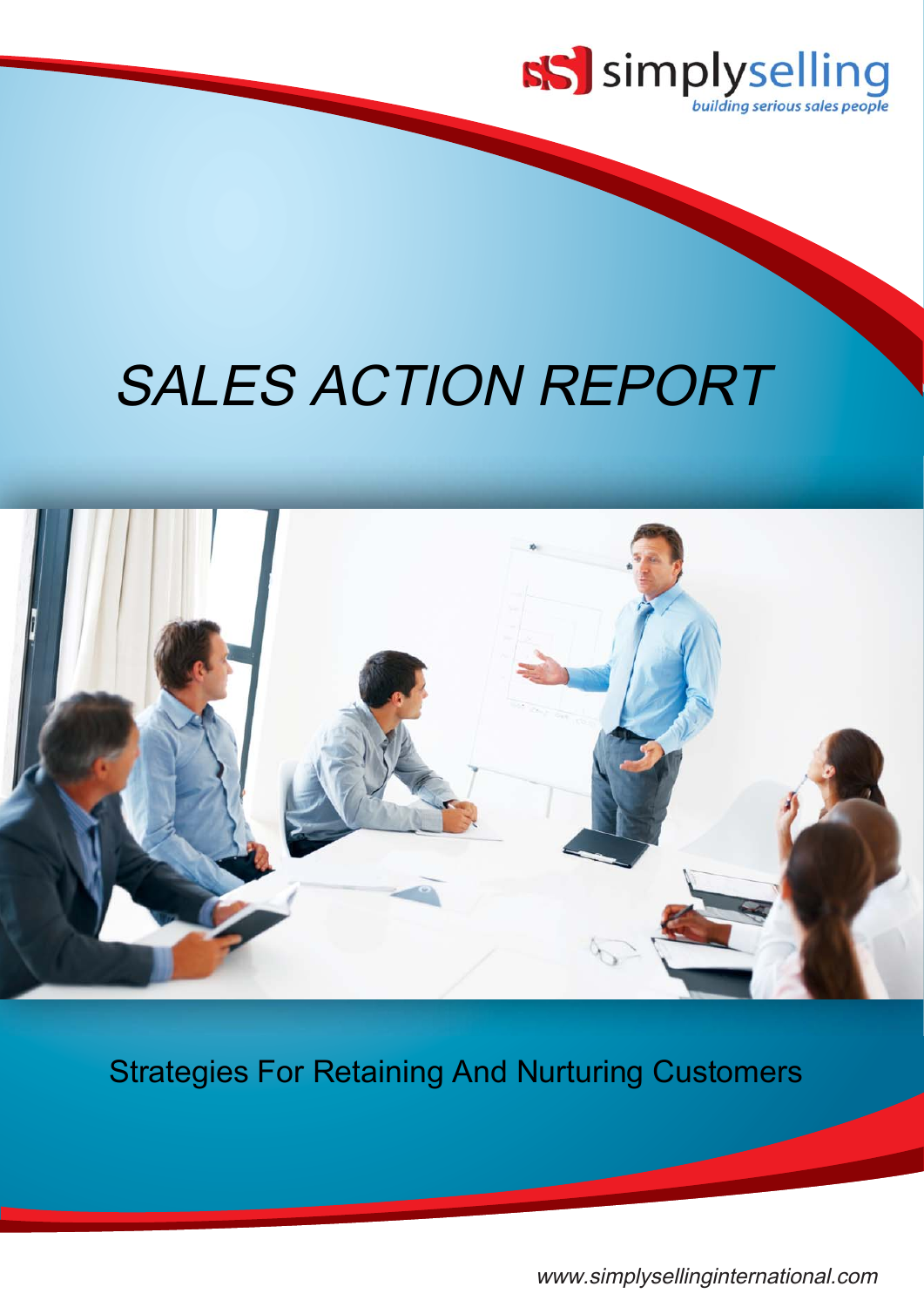## Strategies For Retaining And Nurturing Customers

#### Some facts:

- Once acquired, a customer is your business's most valuable asset an endless stream of dollars and dividends.
- The bottom line on increased customer retention is increased profits.
- Retention strategies are far less costly than conventional marketing, advertising, and direct field selling costs… and they produce a proportionately-higher return on investment.
- Improvements in customer retention rates mean substantial improvements in profitability each and every year.

#### Let's look at some interesting comparisons:

Let's hypothetically examine two companies that both sell goods that cost \$1,000 each.

Company A has a 60% retention rate and Company B has a 70% retention rate. (That is, each year 40% or 30% of the customers drop off).

Let's also presume that both companies acquired 100 new customers this year.

Now, let's see what happens to those 100 customers over a five-year period:

|                   | Company A        | Company A | Company B        | Company B |
|-------------------|------------------|-----------|------------------|-----------|
| Year              |                  |           |                  |           |
|                   | <b>Customers</b> | Revenue   | <b>Customers</b> | Revenue   |
| <b>First Year</b> | 100              | \$100,000 | 100              | \$100,000 |
| Second Year       | 60               | \$60,000  | 70               | \$70,000  |
| <b>Third Year</b> | 36               | \$36,000  | 49               | \$49,000  |
| Fourth Year       | 22               | \$22,000  | 34               | \$34,000  |
| Fifth Year        | 13               | \$13,000  | 24               | \$24,000  |
| Total             |                  | \$231,000 |                  | \$277,000 |
| Av \$ revenue     |                  |           |                  |           |
| derived by the    |                  |           |                  |           |
| original 100      |                  | \$2,310   |                  | \$2,770   |
| customers over a  |                  |           |                  |           |
| 5-year period     |                  |           |                  |           |

## Yes, customer retention pays ... big time.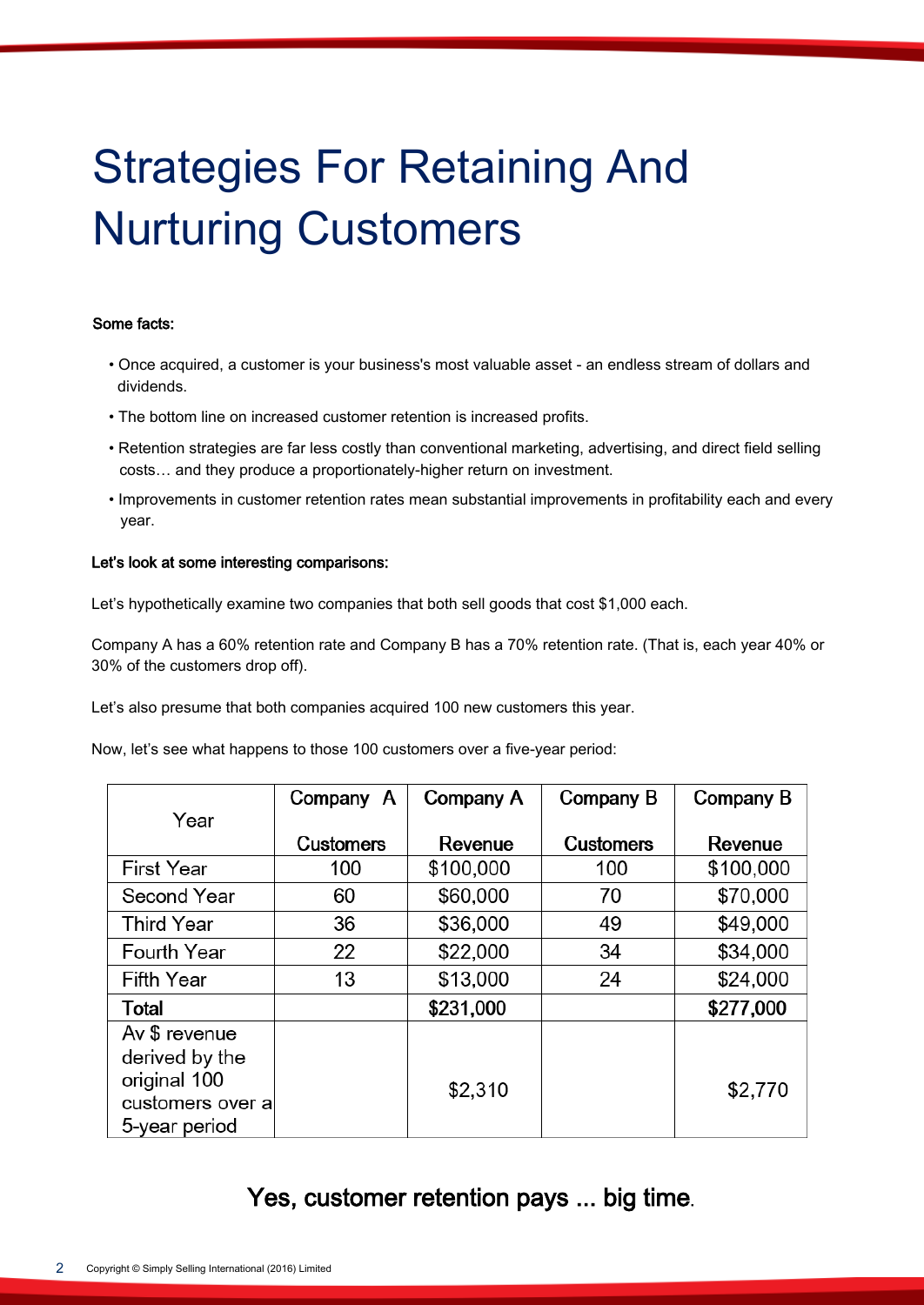## Strategy 1: Customer Research

Naturally, customer service is central to a great customer retention program, so let's immediately dispel a basic mistake that just about every business makes…

Customer service isn't about delivering what we think they (the customers) want.

Customer service starts with finding out what customers really need and want, as distinguished from what we think they need and want. See the difference? And, customer research is where it all begins. But, be warned. To be successful, customer research must be objective, unbiased, and generally representative of your entire customer base.

Research will allow you to find out what customers want and need from you - and are getting or not getting , as the case may be. It should also find out how well your competitors are doing in this respect.

**Key point:** Train staff to ask questions, and never miss an opportunity to ask that most basic of questions:

"How are we doing?"

#### Strategy 2: Measuring Performance

Having researched customer needs and wants, and having designed a system to meet those needs and wants, it is essential that you constantly moni¬tor your system for two reasons:

- 1. To insure that customers are getting the levels and quality of service they were promised.
- 2. To insure that everybody in your organisation is kept informed of the degree to which those goals are, or are not, being met.

You see, customer retention is a company-wide undertaking, not just the responsibility of those directly involved.

## Strategy 3: Aligning Perceptions With Reality

There are two very important "perceptions" to cover here - the customers' and those of the business itself.

Sadly, customers are not always aware of the quality of service they are getting, and it's your job as manager, to make sure they are. As a matter of fact, this is a job for all staff!

You see, the market itself tends to cloud the issue. Just what is service? What does the customer expect? What level of service does the competition publicly state that they deliver? What level of service do they actually deliver?

The second "perception" which needs to be closely examined to ensure that it accords with reality is the perception which the business has about delivering quality service. From experience, the great majority of businesses seriously over estimate their ability in this regard. Performance which they rate as "good" or " excellent" may be perceived by customers as only "average".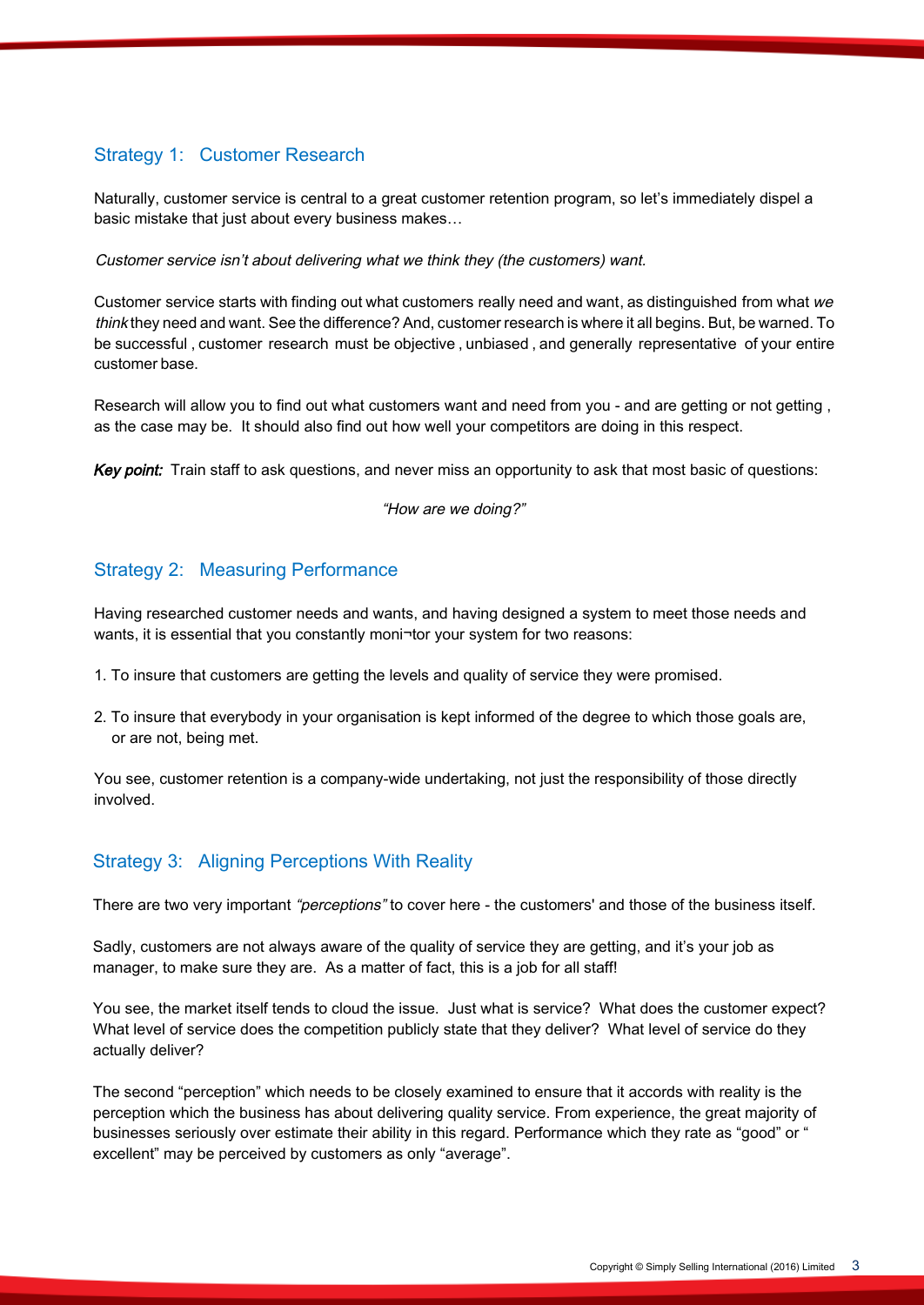You see, when it comes to customer service, "perception is reality". Any mis-perceptions on the customer's part, whether self-generated or induced by the competition, should be quickly corrected by clearly stating and then demonstrating your actual performance.

Key point: Finding out what your customers think about your service, and then taking the appropriate steps to deliver on those expectations is essential if you want to retain your customer base.

#### Strategy 4: Honour your promises and then some

Today, customers expect a business to honour their promises. But simply meeting expectations doesn't win you many points; in fact, it will often go unnoticed altogether (unless you constantly remind the customer of your consistency).

Look to deliver on your promises and then some. Have your customers say "Wow, I wasn't expecting that little extra - thank you".

#### Strategy 5: Customer involvement

As a customer retention strategy, customer involvement has two main facets.

- 1. Economic. The customer loves the sense of getting a "deal". They'll happily do some of the work in order to effect some form of savings. Examples: Pump your own petrol and save; what about retail self service; even banks are fostering involvement via automatic teller machines etc.
- 2. Psychological. Customers involvement usually results in customers thinking in terms of a "partnership". Just look at the psychological "pull" which loyalty cards and the like generate.

#### Strategy 6: Disaster recovery

As alluded to previously, good customer service often goes unnoticed by customers, and thus is not always a motivation for them to maintain the relationship. In fact, customers are more likely to be impressed by the way a vendor business recovers from a service failure altogether. One bright computer software supplier deliberately makes a mistake in the initial offer so that they can demonstrate their proven ability to rectify the matter ... it also gives their salespeople the opportunity to look for an "add on" sale!

Key point: Every business should re-visit its efforts at recovering from disastrous customer service situations. Are there set procedures to follow? Do the staff act swiftly and methodically when these disaster situations occur?

#### Strategy 7: Speedy, hassle free settlements of routine claims and complaints

Resolve complaints speedily and you'll win the admiration of your customers. Argue with them and you lose not only the customer but also other customers and prospective future customers who will listen to the tale of woe as spread by the complaining customer.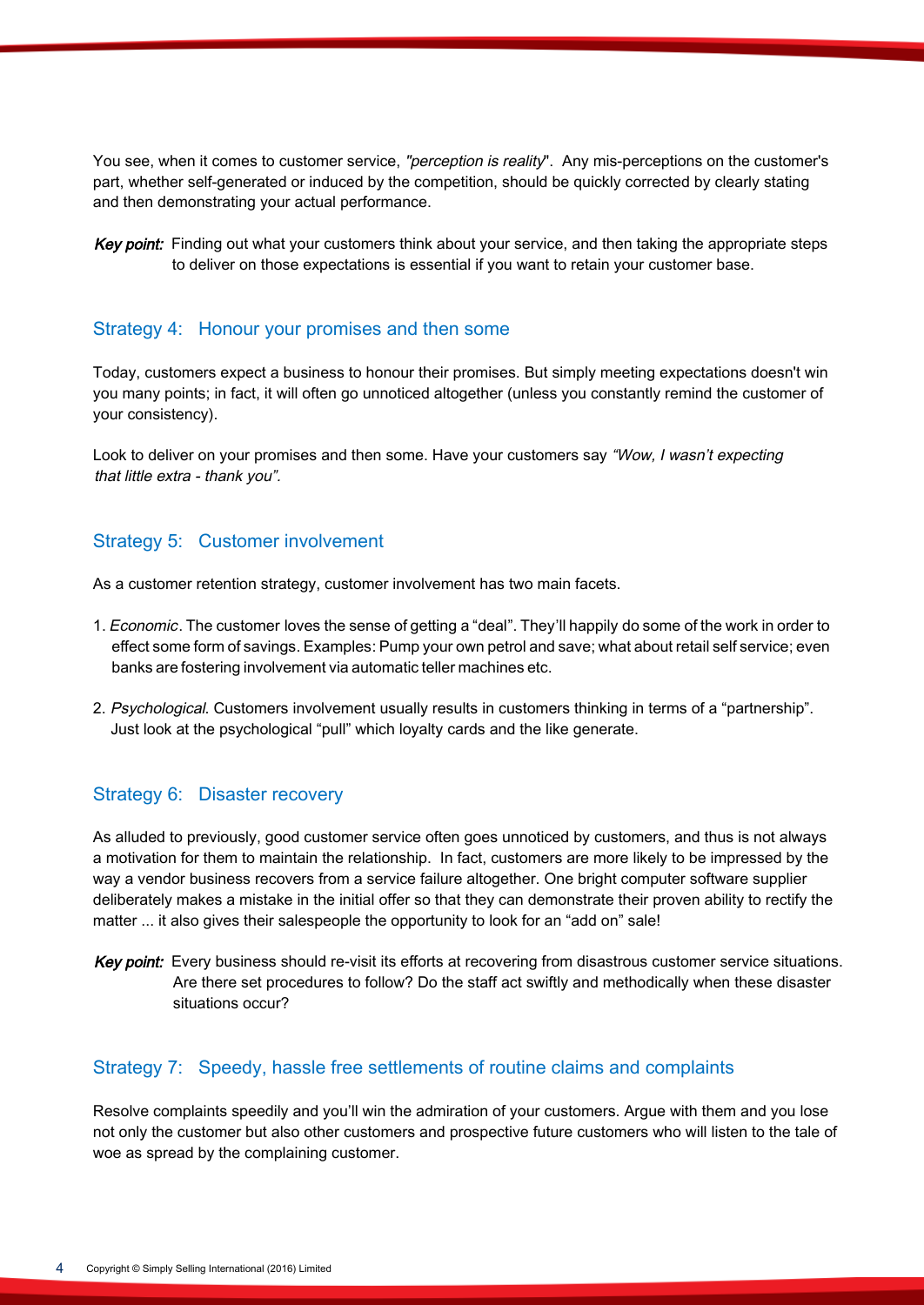And think about the economics of arguing for a moment. For many businesses, it is usually more economical to automatically pay out where small amounts are involved rather than incur the administrative costs of investigation and review.

Always remember these ten famous words - "what do I have to do to make you happy?"

Key point: Very often, the issue is not whether the complaint is justified, but what's best for the business in terms of profits, account retention and future account growth.

#### Strategy 8: Promote your uniqueness

Call this, the "why should I buy from you and why should I continue to buy from you?" question. And most businesses haven't even considered the question, let alone the answer!

The clearer your customers can become to answering that question in their minds, the clearer they are to being long term repeat customers.

#### Strategy 9: Superior customer service personnel (and isn't this everyone?)

Consistent and continual training of all staff on aspects related to the importance of customers and how to keep them delighted, presents a major opportunity for significantly increasing customer retention and account growth. There are several advantages to this strategy.

- 1. Staff who are trained in capturing customer feedback can also identify customers who are dissatisfied or simply in need of more tender loving care. Better to fix the leak before it becomes a gush, as it were .
- 2. Training staff in basic customer retention techniques gives them the tools they need to keep customers, by successfully handling complaints, turning dissatisfied customers into satisfied, loyal ones, and educating customers of the value of your products/services.
- 3. Training staff in your policies and procedures and giving them in-depth product/service knowledge prepares them to handle customer calls professionally and proactively, in a way that ensures customer satisfaction.

#### Strategy 10: Automate the low end and personalise the high end

This is now entirely feasible with the technology that exists.

As a customer retention strategy, it simply means using automation and interactive systems for the routine, repetitive and low-dollar transactions in order to free up skilled personnel to deal with more important and complex problems requiring attention.

Voice activated answering systems are a classic example of this strategy. True, some customers may initially have to be sold on using these interactive systems - or given an incentive to do so - but, once familiarised they will appreciate the fact that they now don't have to wait nearly as long to get response and results at either level.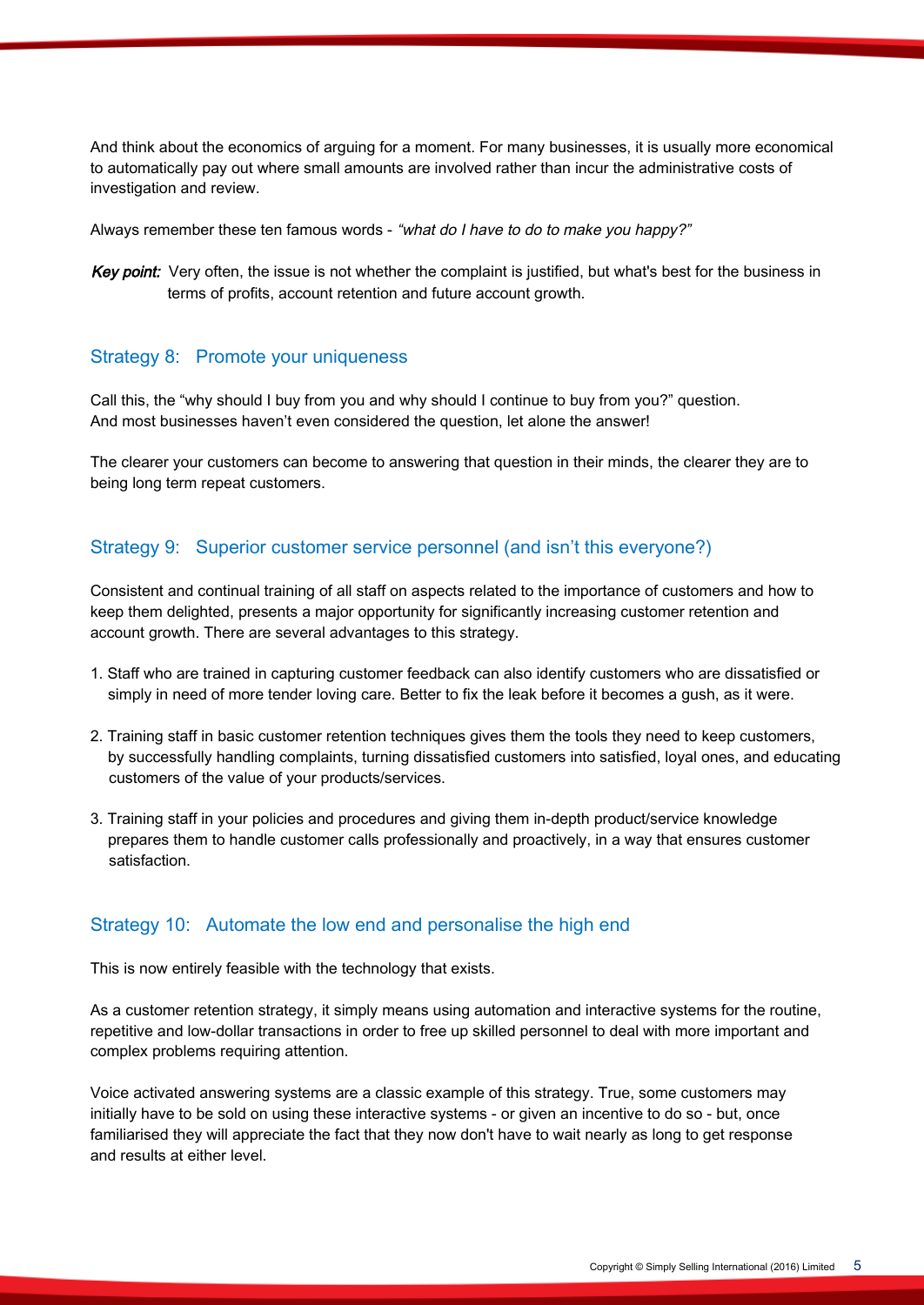## Strategy 11: Alternatives and substitutions

This strategy prevents or significantly reduces the chances of a "no-sale" by offering customers a comparable service or product for one they order, but is not available.

It may be the same product with a different brand name, or a difference in product features such as colour, capacity, etc. Or, it may be a difference in packaging - two 24s instead of one 48, or the large size instead of the economy size.

Besides saving sales, substitution programs also keep customers from seeking out the competition.

## Strategy 12: Constant follow up on lost business and cancelled orders

It's important that monitoring and follow up procedures are in place to:

- 1. Track the revenue loss and report it immediately to the appropriate person who is responsible for investigation
- 2. Identify what steps need to be taken to recapture the account and/or future orders
- 3. Determine why the business was lost or the order cancelled and,
- 4. Make immediate attempts to reverse the cancellation by re-defining the terms of the sale (price, terms, delivery or other considerations).

On a regular basis, survey lost customers and those customers whose volume of business with you is declining, and ask them why. Besides giving you invaluable data, this follow-up can sometimes result in your recapturing the business.

## Strategy 13: Offering customers incentives to continue doing business with you

Now, here's the rub: many businesses offer tangible incentives to acquire customers, but few offer comparable incentives to retain customers.

Key point: Let existing customers know they are actually more important than new customers because they have proven their value - just as your company has proven its value to them.

## Strategy 14: Analysis of account profitability

The critical element of account retention strategy is knowing your most profitable customers or classes of customers and segmenting them accordingly.

The actual or potential profitability of an account is usually the major factor in deciding the levels of service that account will receive.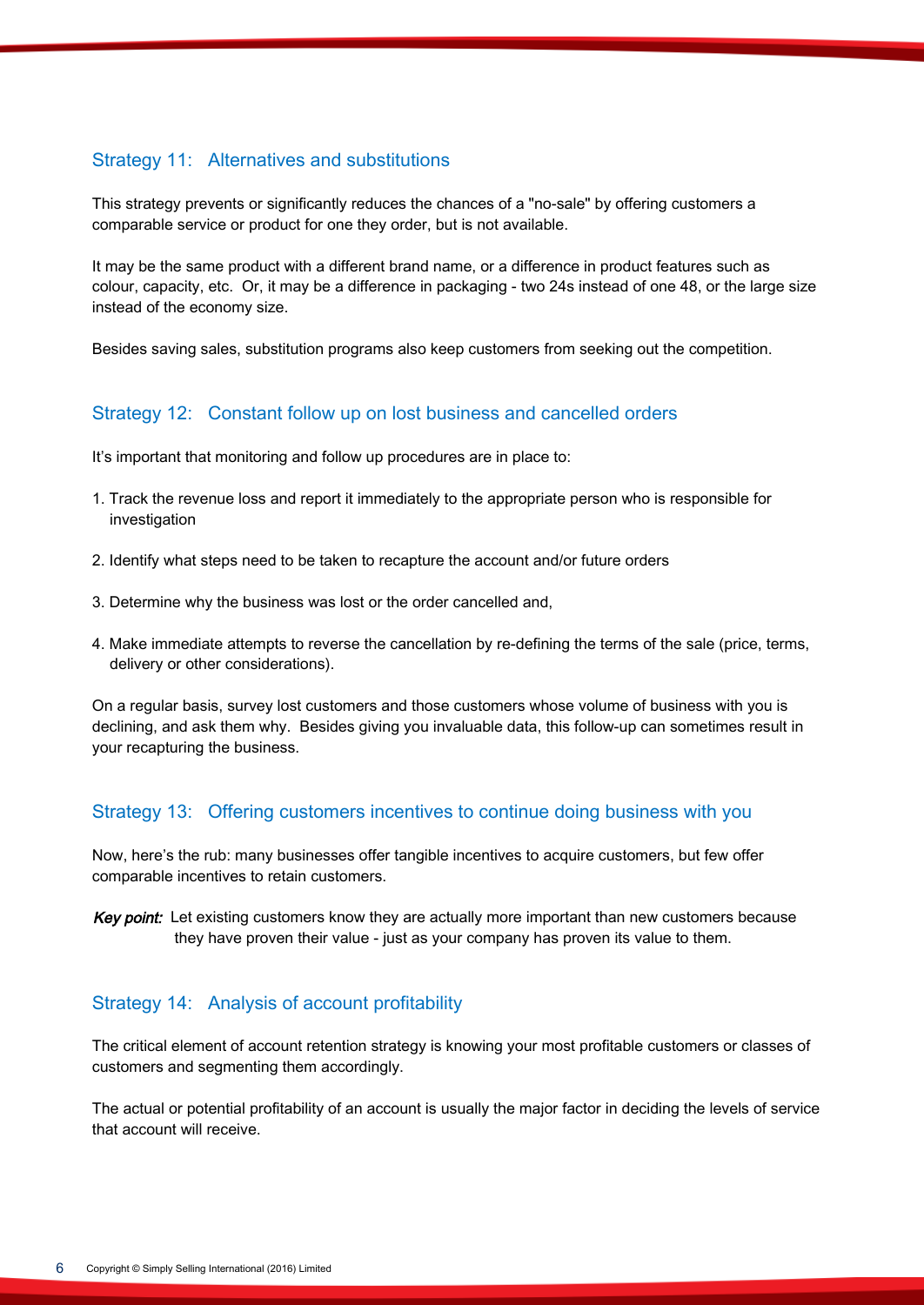Gross revenues are usually considered the basic measure of account importance. But, be warned, this could be very misleading. Often, the extra levels of service required to retain large accounts wipes out much of the profit margin.

#### Strategy 15: Demarketing and/or remarketing

Ok, so what do you do with the least profitable customers? Answer: Consider "demarketing" and " remarketing".

"Demarketing" simply means dropping customers who are unprofitable and are expected to remain that way. Some example of how: raise minimum transaction requirements and/or reduce service levels.

"Remarketing" means repositioning unprofitable accounts so that they become profitable. Some examples:

- 1. Changing a direct buyer into an indirect buyer thereby reducing the cost of doing business. Look at what the banks have done with automatic telling machines
- 2. Increasing minimum order quantities, or adding a charge to small orders.
- 3. Converting accounts formerly called on by salespeople into house accounts dealing directly with the customer service department or telemarketing unit.

#### Strategy 16: Building personal relationships

A strong personal relationship between buyer and seller often carries as much weight as the quality and price of the service or product. But, be warned, the reverse is also true. Just look at what happens when a staff member leaves, the "orphan" customers will very often look for alternatives if they are not nurtured quickly by other staff members.

Doesn't it make good sense to invest heavily in ensuring that staff develop healthy relationships with customers?

#### Strategy 17: Immediate after sales follow up

.

The customer relationship is frequently most vulnerable when it is just being established. New customers may need detailed explanation of your policies and procedures, and appreciate information on how to do business with your company. It's important to keep an eye on these new customers to be sure their needs are met.

Prepare a packet of information that includes details like hours of operation, who to talk to for what, phone extension numbers, how to use the automated attendant system, and so forth.

Assign responsibility to a seasoned customer service rep for a new customer for follow-up and handholding, such as a "just-checking-how-things-are" phone call a month after the customer comes aboard